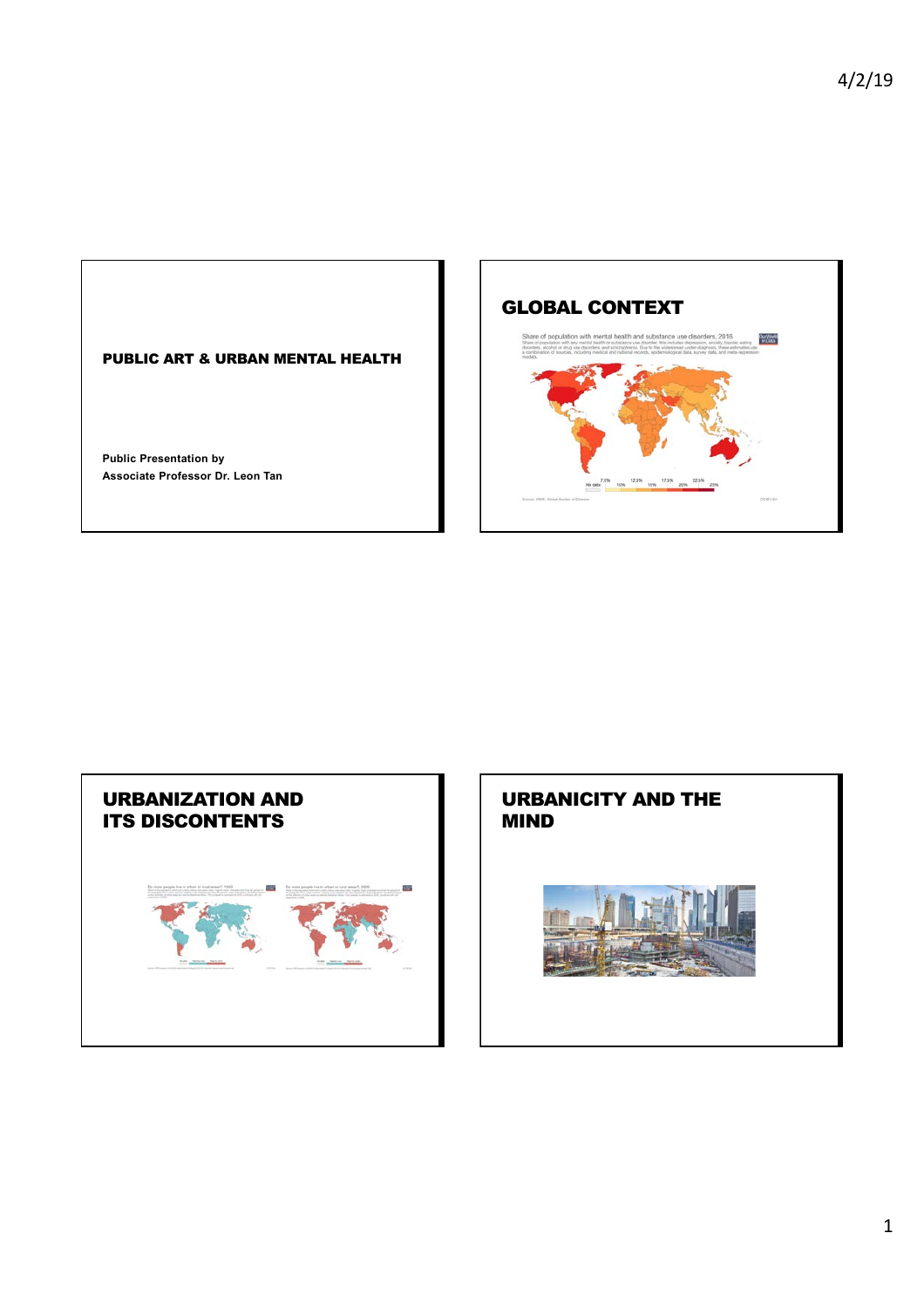#### URBANIZATION AND MENTAL DISORDER

- **40% higher risk of depression**
- **20% higher risk of anxiety**
- **Double the risk of schizophrenia**



#### URBAN MENTAL HEALTH

**We know music, art and the use of color impacts on our states of mind.** 

#### **We don't know how to use these expressive tools and more generally other sensory inputs to improve urban mental health.**



#### FROM THE CLINIC TO THE PUBLIC REALM

**We know that there is research into designing healthcare facilities, clinics and hospitals, to improve mental health.**

**We don't know how to extrapolate these findings to the public realm.** 



## THINKING AT SCALE

ASSEMBLAGE<br>THEORY



**Methodological individualism = Micro** 

**reductionism**

**Methodological holism = Macro reductionism**

2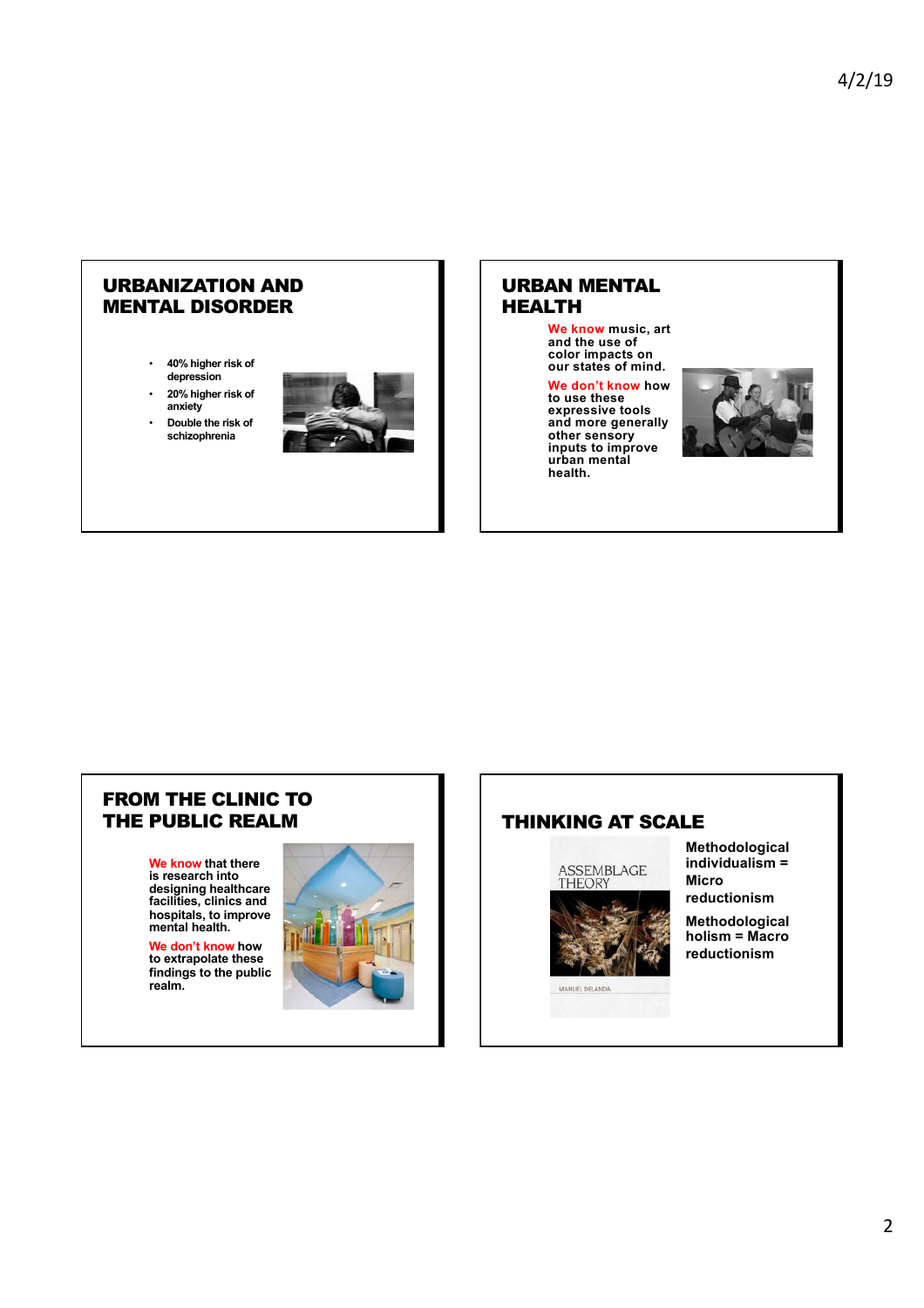#### ARTISTS AS CLINICIANS

"Artists are clinicians, not with respect to their own case, nor even with respect to a case in general; rather, they are clinicians of civilization."



#### JASMEEN PATHEJA / BLANK NOISE



"The daily silent experience of street sexual harassment is what comes closest to the term blank noise."

#### TALK TO ME **BANKSY**





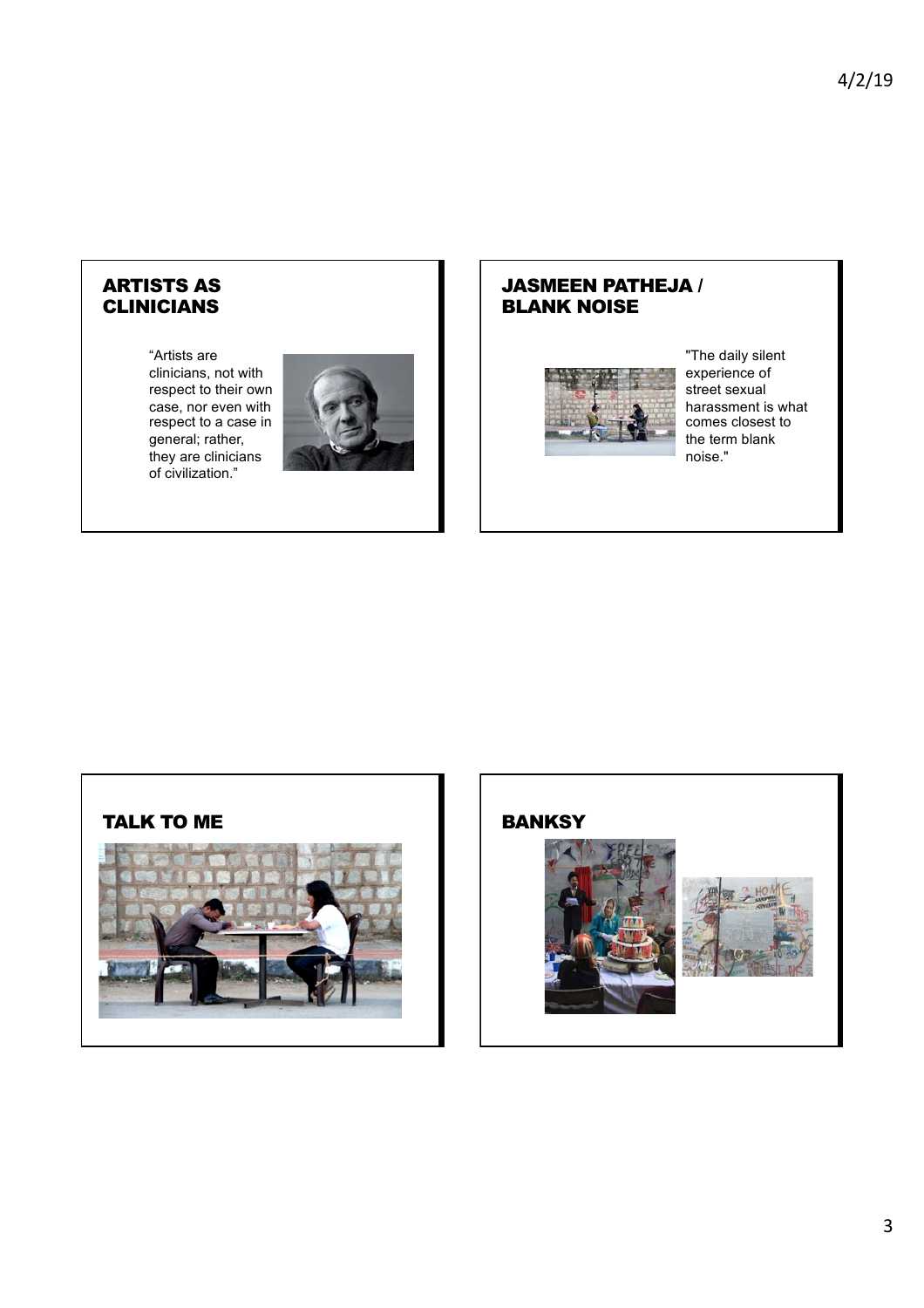#### BALFOUR TEA PARTY



"The aim of the street party<br>was two-fold - to<br>apologise to local<br>Palestinians on behalf of<br>the British people - whose<br>ancestors set in motion<br>events that has left them homeless. Secondly to<br>make British people back<br>home aware that we are<br>partly responsible for<br>troubles and that we<br>perhaps owe the region<br>more than a shrug and a<br>more than a shrug and a<br>resigned expression." - Banksy

#### SARAH SMUTS-**KENNEDY**



## FOR THE LOVE OF BEES